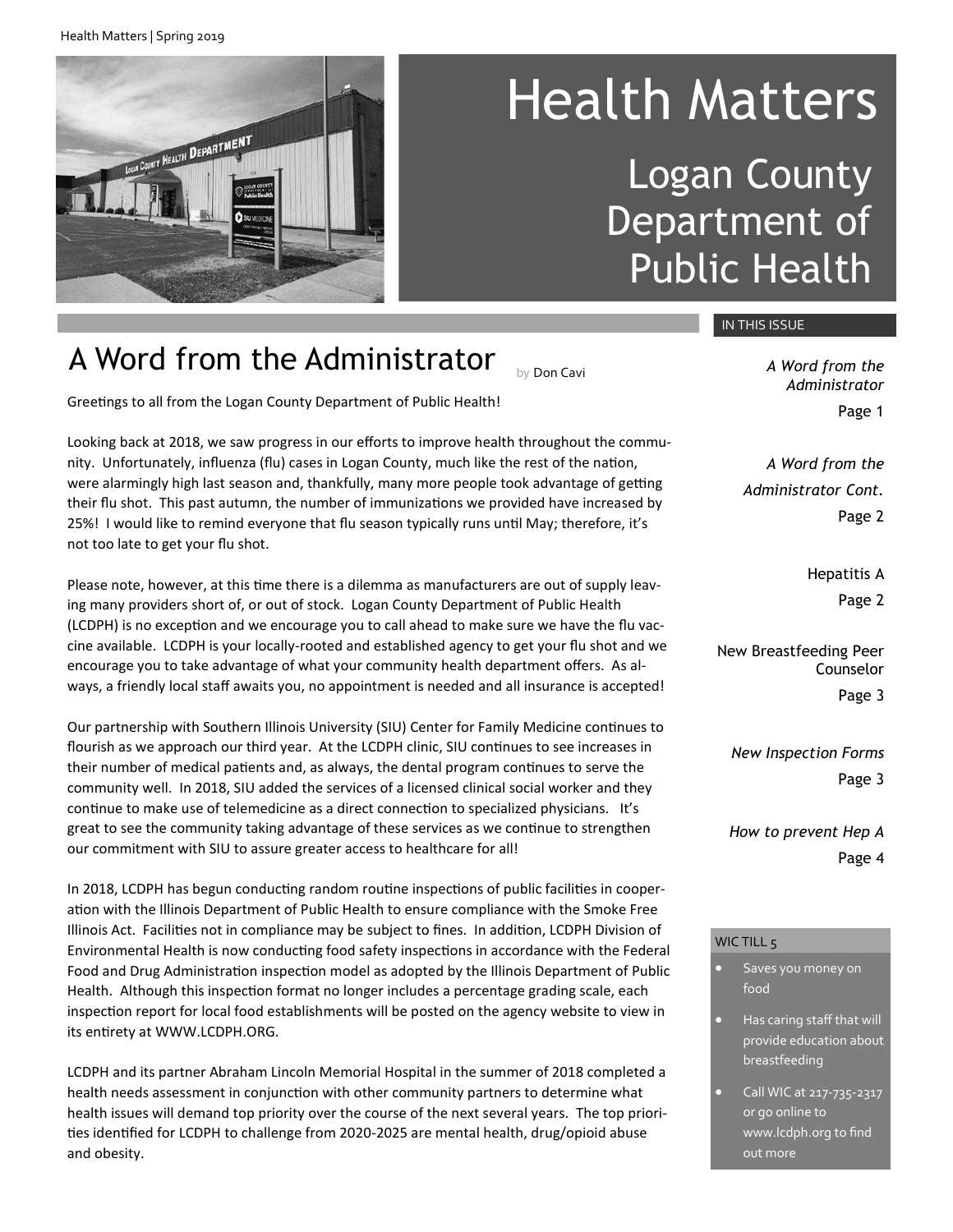### A Word from the Administrator Continued

by Don Cavi

Finally, to address the growing concern regarding mental health, the Logan County Board approved of forming a County Mental Health Advisory Committee to keep the Board informed of the latest developments to improve services throughout the community. LCDPH is actively engaged in this process and hopes are high that this committee will play a key role over the coming years to, among other things, mobilize and educate the community, increase awareness, enhance and improve access to services and utilize best practices to best serve the behavioral health needs of Logan County residents.

Thanks to all for taking advantage of the services your health department offers to help keep you and your family healthy. We look forward to another productive year and wish you the very best!

Best Regards,

Don Cavi, MS, LEHP Public Health Administrator

### Hepatitis A: What You Need to Know by Mary Anderson

In recent months we have heard about outbreaks of Hepatitis A in Illinois. Hepatitis A is a virus that causes inflammation to the liver which affects the liver's ability to function. It is highly contagious. The virus is able to live outside the body for months. Freezing will not destroy it although high temperature boiling of 185 degrees Fahrenheit or higher for at least one minute does kill the virus.

The most common way to get hepatitis A is by ingesting the virus from objects, food or drinks contaminated by small, undetected amounts of stool from an infected person. The virus enters the mouth, multiplies in the body and is eliminated in the stool of the infected person. If another person consumes food or drink handled by an infected person who does not practice good handwashing, that person will likely become infected.

There are cases where shellfish ingested from sewage-contaminated water were a source of infection. Men who have sex with men are at increased risk as are those who use any type of illegal drug – not just injectable. If the immune system is down, much like HIV infections, the risk of infection increases. Homeless individuals have higher rates of hepatitis A.

Symptoms usually occur 28 to 30 days after being exposed to the virus. See your doctor promptly if symptoms develop. The symptoms include fever, fatigue, appetite loss, nausea, vomiting, diarrhea which would consist of clay colored stools, abdominal pain, dark colored urine, joint pain, intense itching and jaundice (yellowing of the eyes and skin). Not everyone infected with the virus will have all these symptoms.

Many people, especially children, have no symptoms and can still spread the virus. A person can spread the virus to others up to 2 weeks before symptoms appear. A blood test confirms the presence of hepatitis A in your body.

Child day-care is a setting where hepatitis A is more likely to occur, especially if good hygiene is not practiced after changing diapers. Also, young children are still learning about good hygiene and will not be as careful when washing their hands. Timely, thorough and frequent handwashing is the number one method of prevention. (Continued on pg. 4)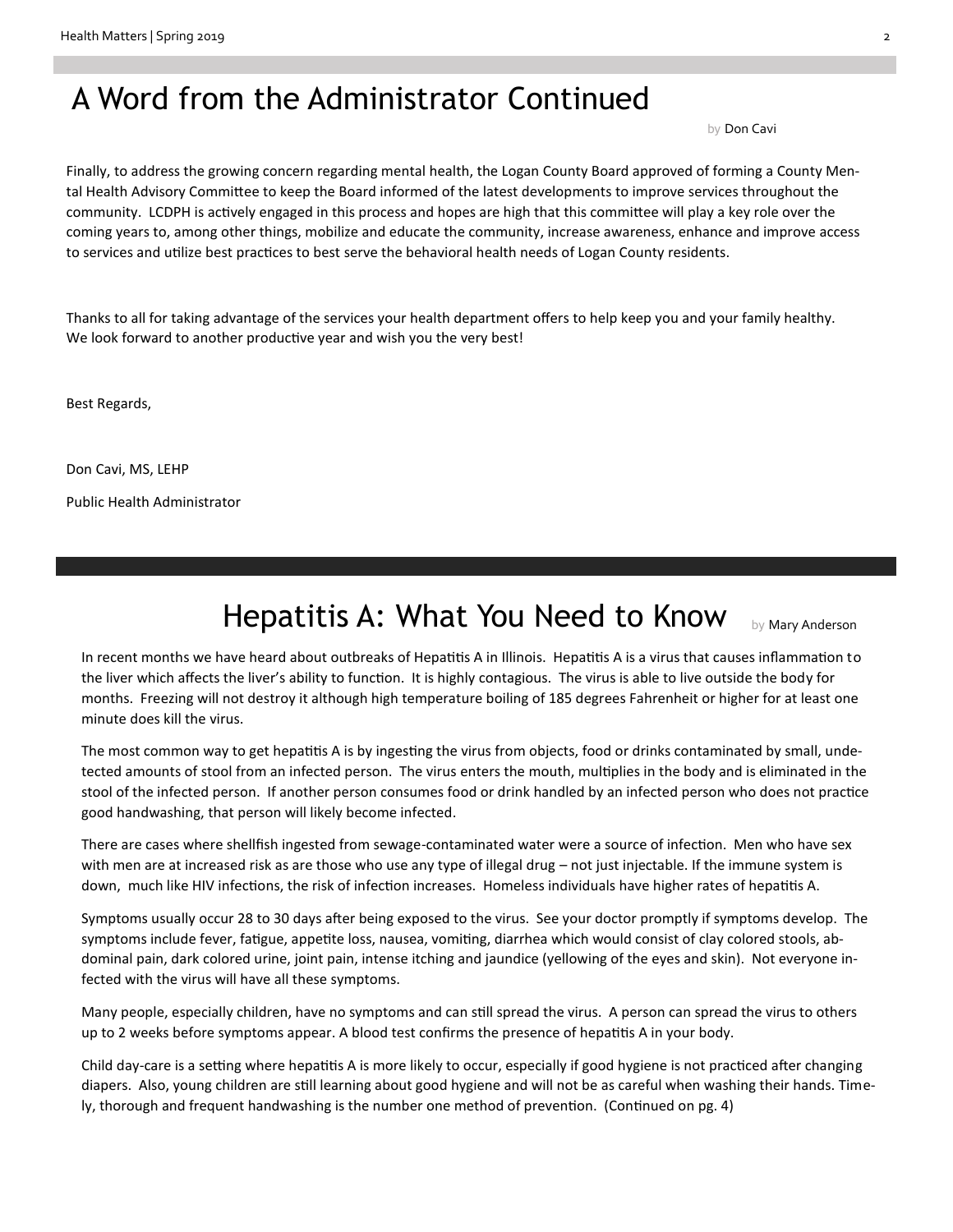## New Breastfeeding Peer Counselor

Logan County's WIC Program is happy to introduce our new Breastfeeding Peer Counselor, Sara.

She is eager to offer support to breastfeeding moms and babies in our community!

You can reach out to her at 217-735-2317 or 217-870-1109.



during the shutdown Visit SIGNUPWIC.COM/OPEN for your local clinic's hours.

by Dana Oltmanns

#### What does a Peer Counselor Do?

- Listens to you
- Contacts you during your pregnancy to answer you infant feeding questions and helps you prepare for a new baby
- "Answers any questions or concerns you might have after your baby is born
- Shows you how to get more help from other healthcare professionals if needed
- Provides facts and information on preparing for breastfeeding.



**Healthy Women, Infants and** Children

#### FAST FACTS

Breast milk is a living substance that contains live cells, including stem cells, which go on to become other body cell types like brain, heart, kidney, or bone tissue.

Source: Medela,LLC.

#### FAST FACTS

### 3000

Americans die from foodborne diseases every year



Americans get sick from foodborne diseases every year

### New Inspection Reports

by Fay Allison



If you've seen recent food inspection scores on the LCDPH website, you may have noticed things are changing. Illinois Department of Public Health adopted the Food and Drug Administration (FDA) Food Code as Part of their Illinois Food Code.

On July 1, 2018, LCDPH Department of Environmental Health began Risk-Based Inspections based on the FDA code and is now utilizing the corresponding inspection forms. The new inspection form does not utilize a numerical grading system, of which most are accustomed. Instead, the form uses a grading rubric which assigned an establishment a status of Pass, Pass with Conditions, or Fail. These ratings are based on the number of foodborne illness risk factors and repeat violations that are observed at the time of the inspection.

Effective January 1, 2019, the State of Illinois has changed the inspection forms, again, and has done away with the grading rubric. Logan County Department of Public Health has switched to digital inspection reports and full inspections will be posted (as opposed to just scores) on the LCDPH website for the public to read in their entirety. The inspection page will be updated quarterly and can be found at WWW.LCDPH.ORG and our Facebook page.